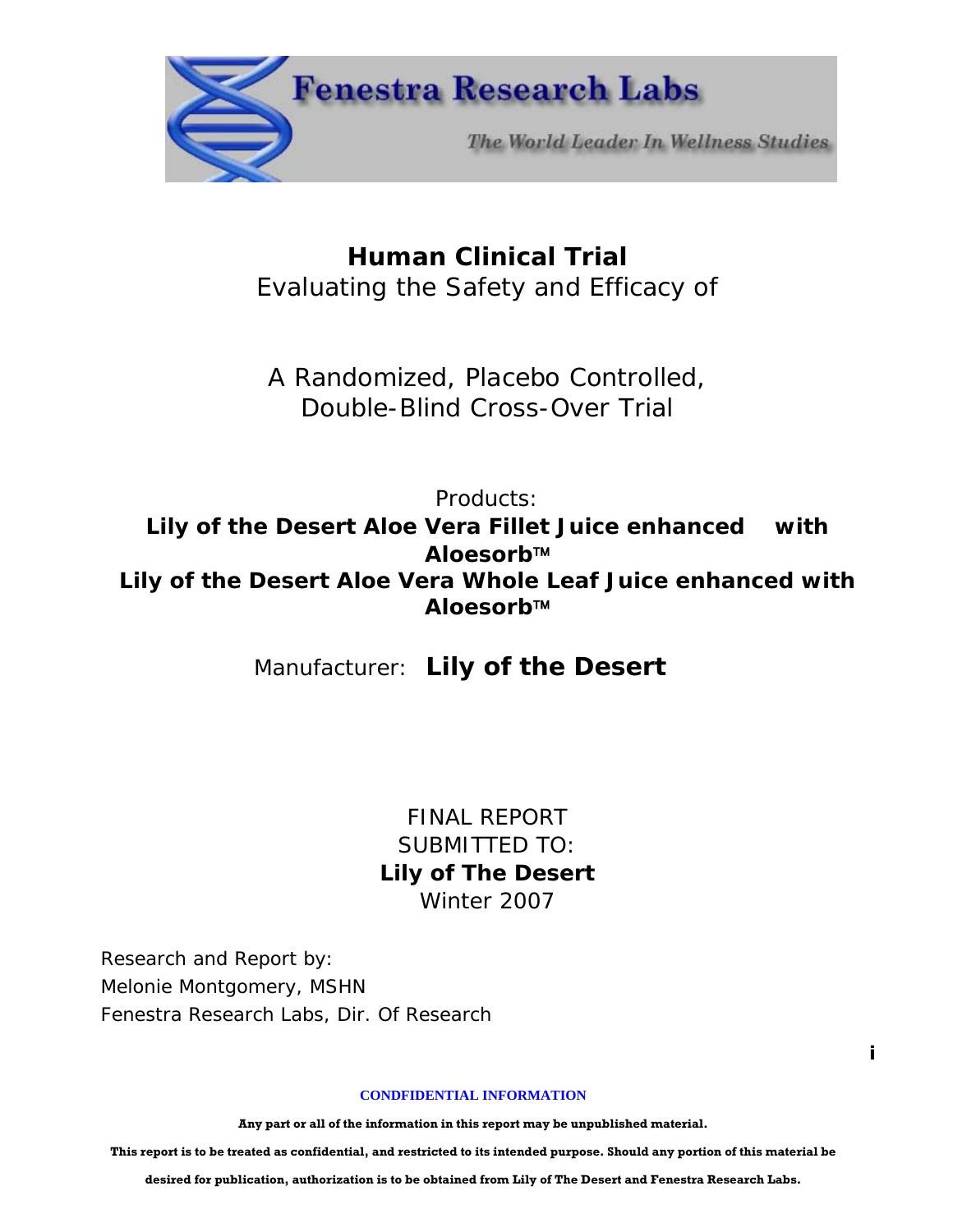

## **1.0 STUDY PURPOSE**

To provide scientific data to support the statement: **When subjects take their good quality Vitamin C with Lily of the Desert aloe vera juice enhanced with Aloesorb™ they will approximately absorb 80% of that vitamin C product into this cellular system. Additionally, Lily of the Desert aloe vera juice enhanced with Aloesorb™ increases the quickness of absorption more than 20 times after the first hour compared to typical tap water and after six hours, it shows up to 7.6 times.** 

## **2.0 STUDY OVERVIEW**

Lily of the Desert Aloe Vera Fillet Juice enhanced with Aloesorb™ and Lily of the Desert Aloe Vera Whole Leaf Juice enhanced with Aloesorb™are all natural, Certified Organic dietary supplements available at many natural food stores. This product is composed of Certified Organic Aloe Fillet Juice and citric acid. All products were taken orally for this study.

It is a scientifically proven fact that most humans die from either malnutrition or dehydration. Vitamins and minerals are required for millions of necessary reactions to occur in our bodies. When the body is missing one or more of these required vitamins or minerals the body may fall out of Wellness and begin to move into a more vulnerable state of biochemistry of disease and unbalance. For the purpose of this study we evaluated Aloe Vera Juice's ability to help absorb and utilize Vitamin C.

#### **CONDFIDENTIAL INFORMATION**

**Any part or all of the information in this report may be unpublished material.**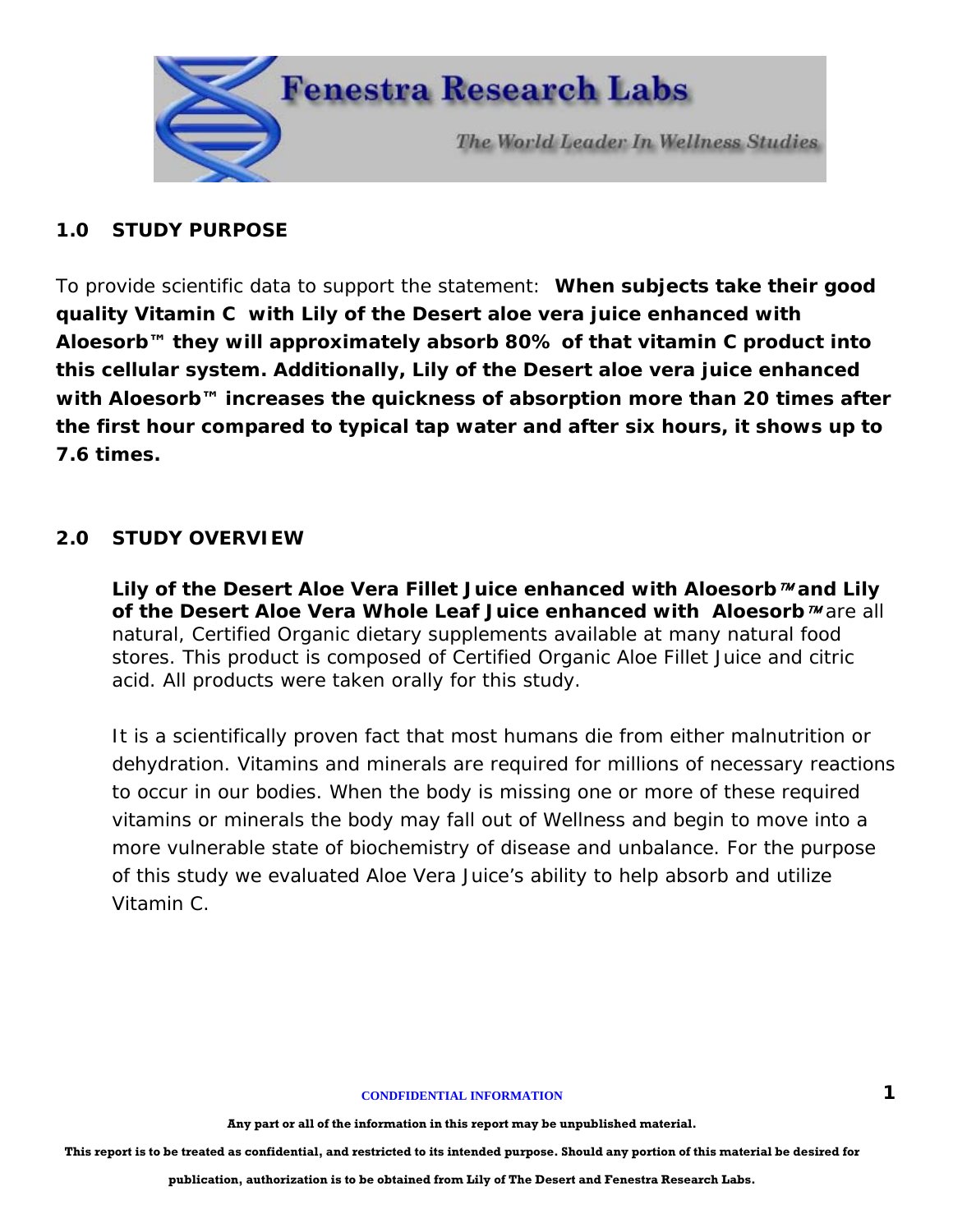

A very small sample of what Vitamin C is necessary for in the human body:

- Potent water-soluble antioxidant
- Essential for collagen formation
- Regulates iron metabolism
- Normal Adrenal functions
- Important for normal Immune system function
- Helps protect your body for the harmful affects of pollution
- Co-factor for cyt P450 enzymes
- Deficiency: petechae, bleeding gums, impaired wound healing, scurvy

## **2.1 Study Design**

This was a fifteen (15) subject 30-day study. The subjects were randomized into three groups of five (5) subjects, Group (A), Group (B), and Group (C).

Subjects cross-over was done in the following manner:

Baseline:

Group A- Product used- regular tap water

Group B- Product used *Lily of the Desert Aloe Vera Fillet Juice enhanced with Aloesorb*

Group C- Product used- *Lily of the Desert Aloe Vera Whole Leaf Juice enhanced with Aloesorb*

#### **CONDFIDENTIAL INFORMATION**

**Any part or all of the information in this report may be unpublished material.** 

**This report is to be treated as confidential, and restricted to its intended purpose. Should any portion of this material be desired for** 

**publication, authorization is to be obtained from Lily of The Desert and Fenestra Research Labs.**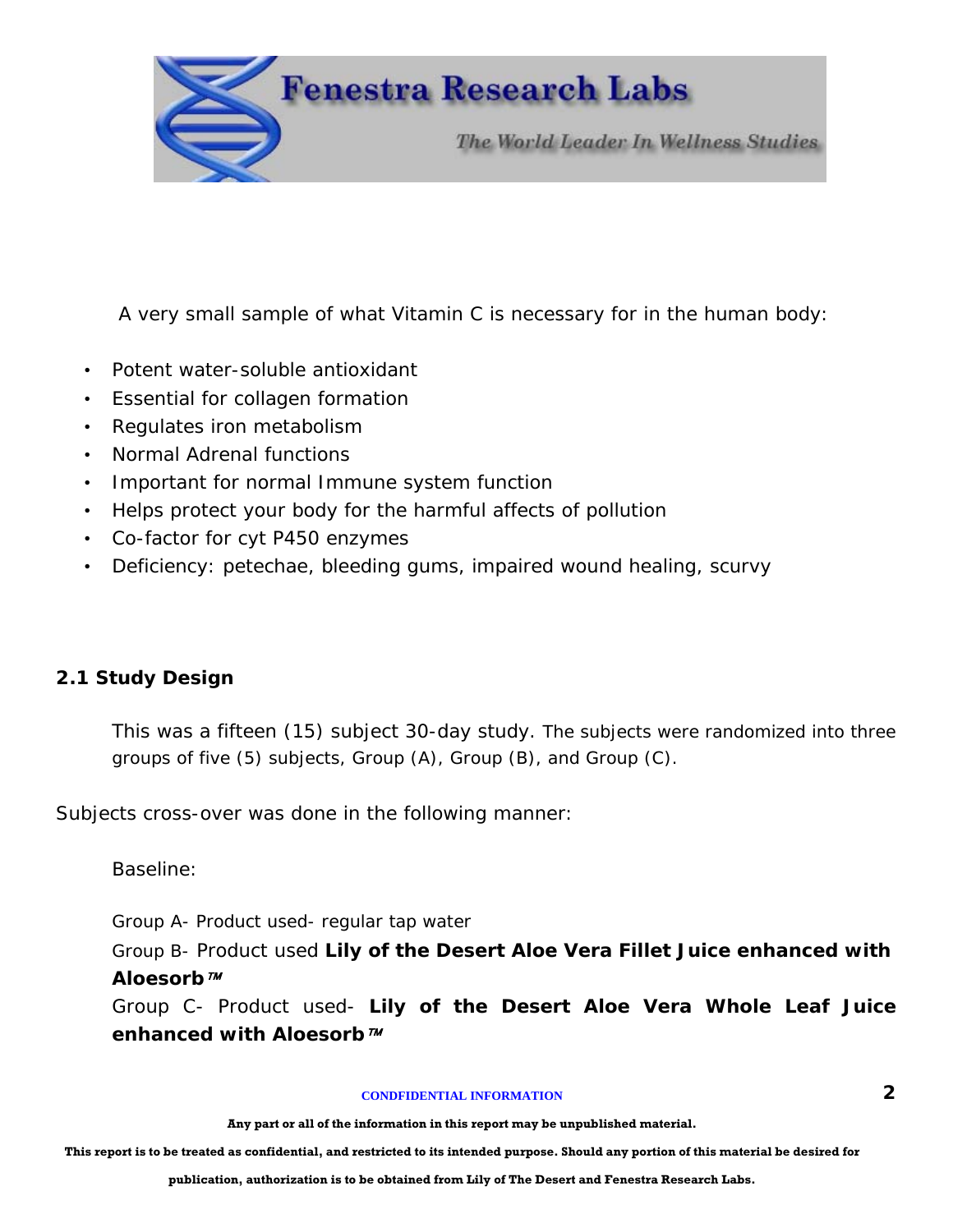

Test  $#1$ :

Group A- Product used *Lily of the Desert Aloe Vera Fillet Juice enhanced with Aloesorb*

Group B- *Lily of the Desert Aloe Vera Whole Leaf Juice enhanced with Aloesorb*

*Group C-* Product used- regular tap water

*Test #2:* 

# *Group A- Lily of the Desert Aloe Vera Whole Leaf Juice enhanced with Aloesorb*

 *Group B-* Product used- regular tap water *Group C- Lily of the Desert Aloe Vera Fillet Juice enhanced with Aloesorb*

## *Test #3:*

*Group A-* Product used- regular tap water

*Group B- Lily of the Desert Aloe Vera Fillet Juice enhanced with Aloesorb Group C- Lily of the Desert Aloe Vera Whole Leaf Juice enhanced with Aloesorb*

**CONDFIDENTIAL INFORMATION**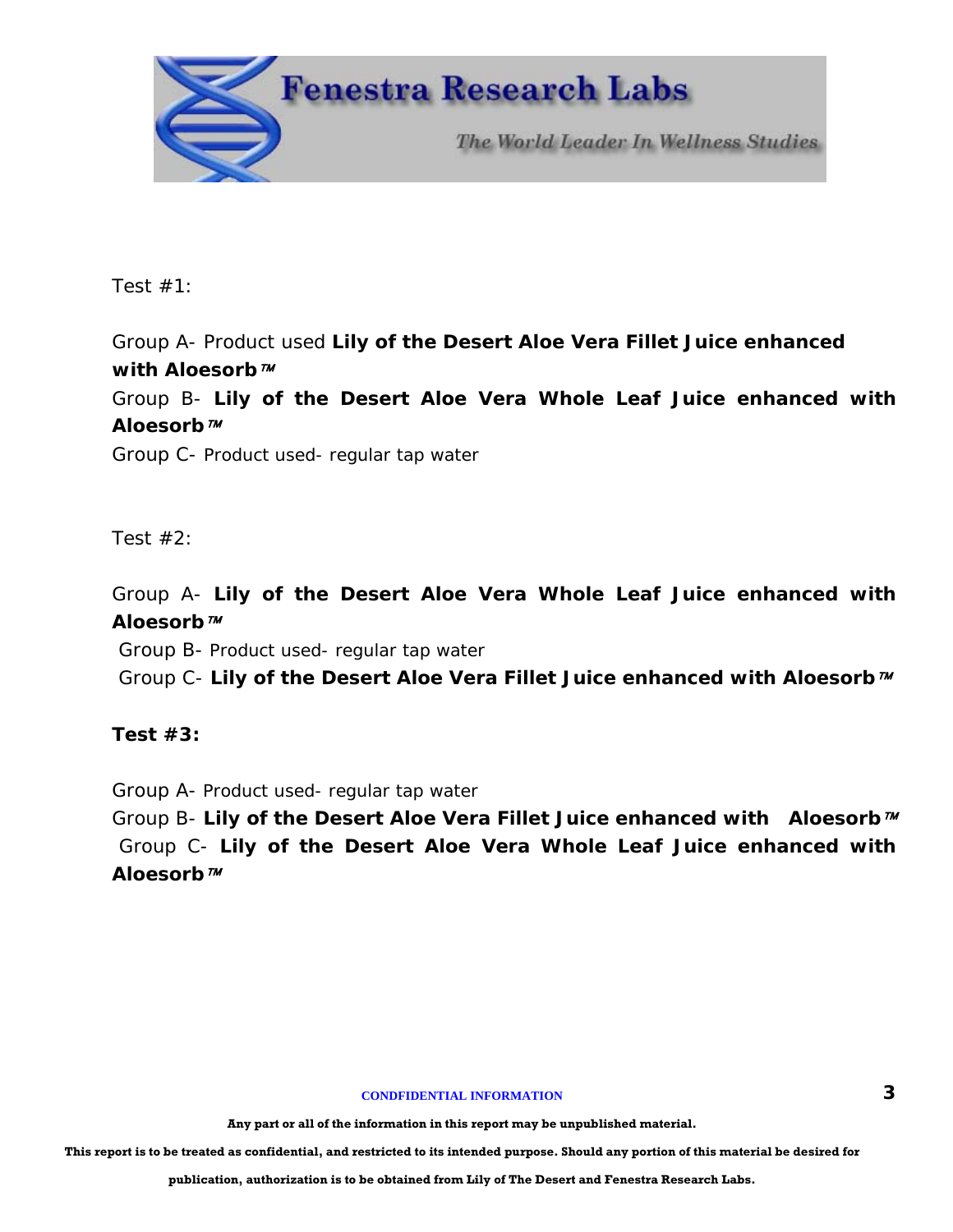

## **3.0 PROTOCOL**

## **3.1 SCREENING And TESTING PROCEDURES**

The initial screening of all potential subjects included: screening to assess liver (AST, ALT), kidney (creatinine), thyroid (TSH) function as well as normal CBC labs. These tests were preformed at Fenestra Research Labs by healthcare professionals. Samples of blood and urine were taken from each subject for these screenings.

Following the initial screening at Visit 1 (week 0), subjects who met all inclusion criteria and none of the exclusion criteria during the intake at Visit 1 (week 0) were then entered into the study group. Subjects were randomized into three groups of five subjects. Subjects were tested on three separate days that were each one week apart.

### **3.2 Testing Procedure:**

- Upon arrival each subject was assessed for general health and wellbeing
- A fasting blood draw was taken from each subject
- Subject either receives *- Lily of the Desert Aloe Vera Fillet Juice enhanced with Aloesorb*, *Lily of the Desert Aloe Vera Whole Leaf Juice enhanced with Aloesorb™*, or a placebo (tap water).
- Each of above named products included 500mg of vitamin C produced by the same manufacturer from the same test bottle, in a random order (on each of the 3 visits).
- The test product vitamin C's label supplement facts were: vitamin C (as Ascorbic Acid) 500mg, Bio-Rose<sup>™</sup> (Bioflavonoids Concentrate, Acerola Cherry, Rose Hips, Rutin Concentrate, Hesperidin Concentrate 50 mg
- In total seven samples of blood were drawn from each subject at each visit. At 0, 1,2, 4, 6 hours in this 24 hour period.

**CONDFIDENTIAL INFORMATION** 

**Any part or all of the information in this report may be unpublished material.**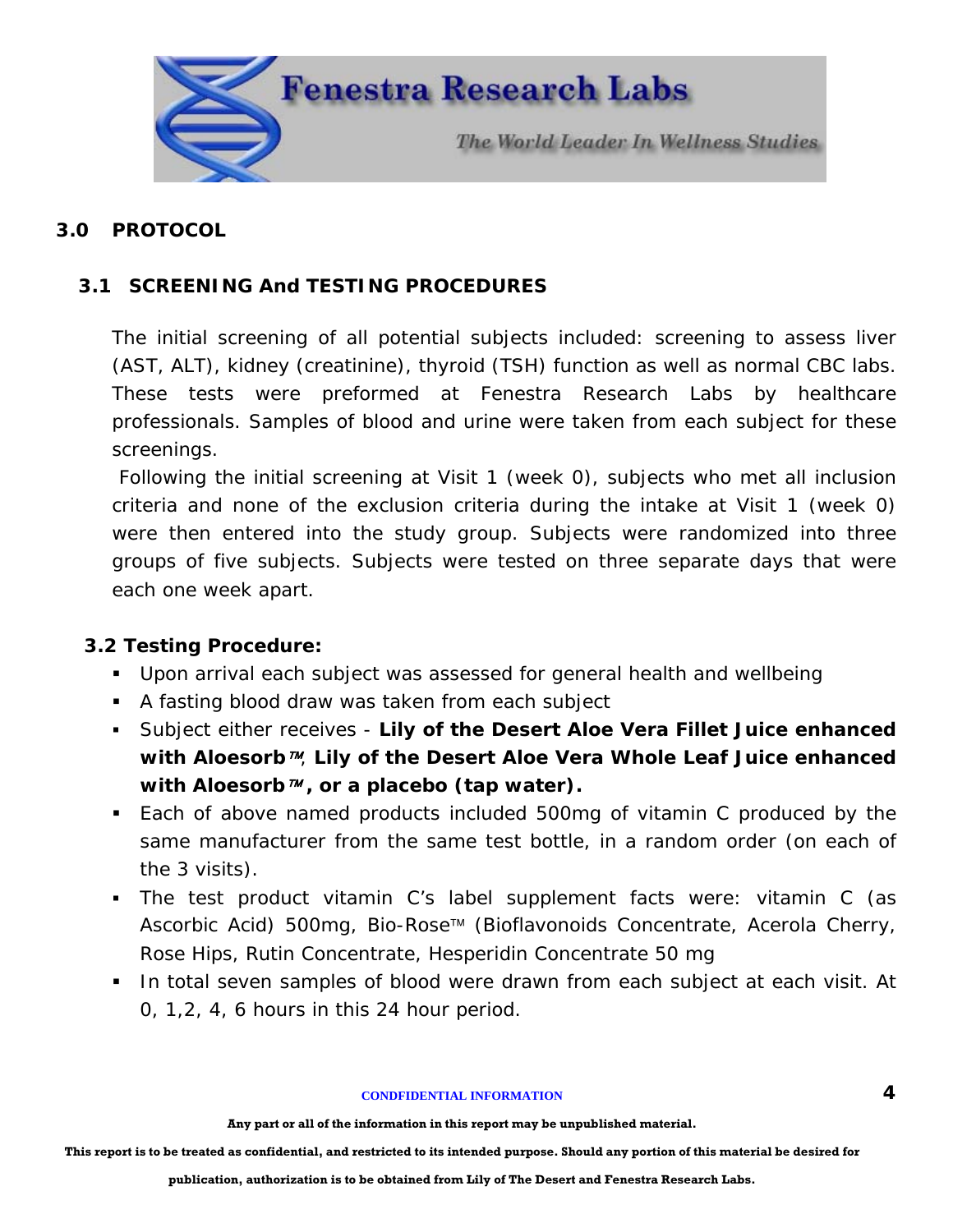

At 2 hours, subjects were given a light breakfast (bagel and banana).

# **3.3 INCLUSION CRITERIA**

- Subjects who have signed a written informed consent consistent with required guidelines and meet prior to participation in the trial.
- Subjects 40 years of age or older, either sex.
- Subjects who are not on any medication, antioxidant/herbal supplement.
- Subjects with normal glucose, lipids, kidney, liver and thyroid functions, normal CBC prior to the start date of this study.
- Subjects who were able to follow the protocol as designed by **Lily of The Desert** and **Fenestra Research labs**.
- In generally good health.

# **3.4 EXCLUSION CRITERIA**

- History of head trauma
- History of serious diseases or illness diagnosed at this time.
- Known moderate to severe renal insufficiency.
- Recent history (<6 months prior to Visit 1) of myocardial infarction.
- Subjects who regularly use oxygen therapy.
- Subjects with known active tuberculosis.
- Subjects with a history of cancer within the last 5 years.
- Subjects with treated basal cell carcinoma are allowed.
- Subjects who have undergone thoracotomy with pulmonary resection within 1 year prior to the trial.
- Subjects who are currently in a pulmonary rehabilitation program or who have completed a pulmonary rehabilitation program in the 6 weeks prior to the screening visit (Visit 1).
- Subjects currently prescribed diuretic medications, cardiac stimulants, or any

#### **CONDFIDENTIAL INFORMATION**

**Any part or all of the information in this report may be unpublished material.**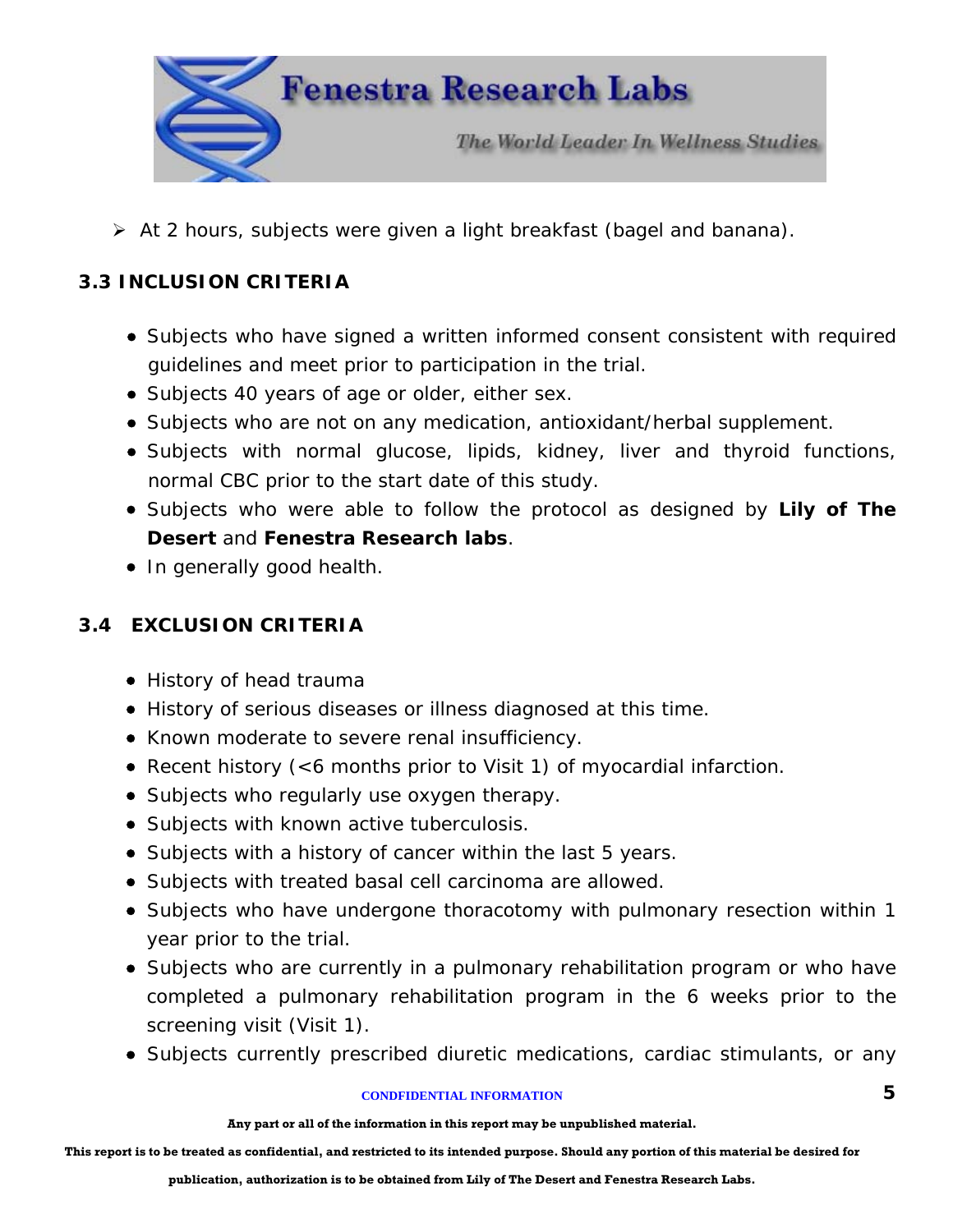**Fenestra Research Labs** 



The World Leader In Wellness Studies

other prescribed or non-prescribed medication that may, in the opinion of the Fenestra research staff, alter testing results.

- Use of opiate analgesics prescribed or otherwise obtained for any treatment reason including migraine treatment, or for recreation.
- History of drug or alcohol addiction.
- Females who are pregnant, lactating, or nursing or who may become pregnant during the course of the study.
- Patients diagnosed as HIV-positive, diagnosed with AIDS, or with any neuromuscular condition including CP, MS, ALS, or Huntington's Chorea
- Patients with uncontrolled hypertension (*e.g.* BP>150/100).
- Subjects who have used steroid therapy with-in the last 6-months.
- Subjects who currently or have with-in the last 6-months smoked cigarettes.
- Patients with any condition not previously named that, in the opinion of the investigators or intake staff, would jeopardize the safety of the patient or affect the validity of the data collected in this study.

#### **CONDFIDENTIAL INFORMATION**

**Any part or all of the information in this report may be unpublished material.**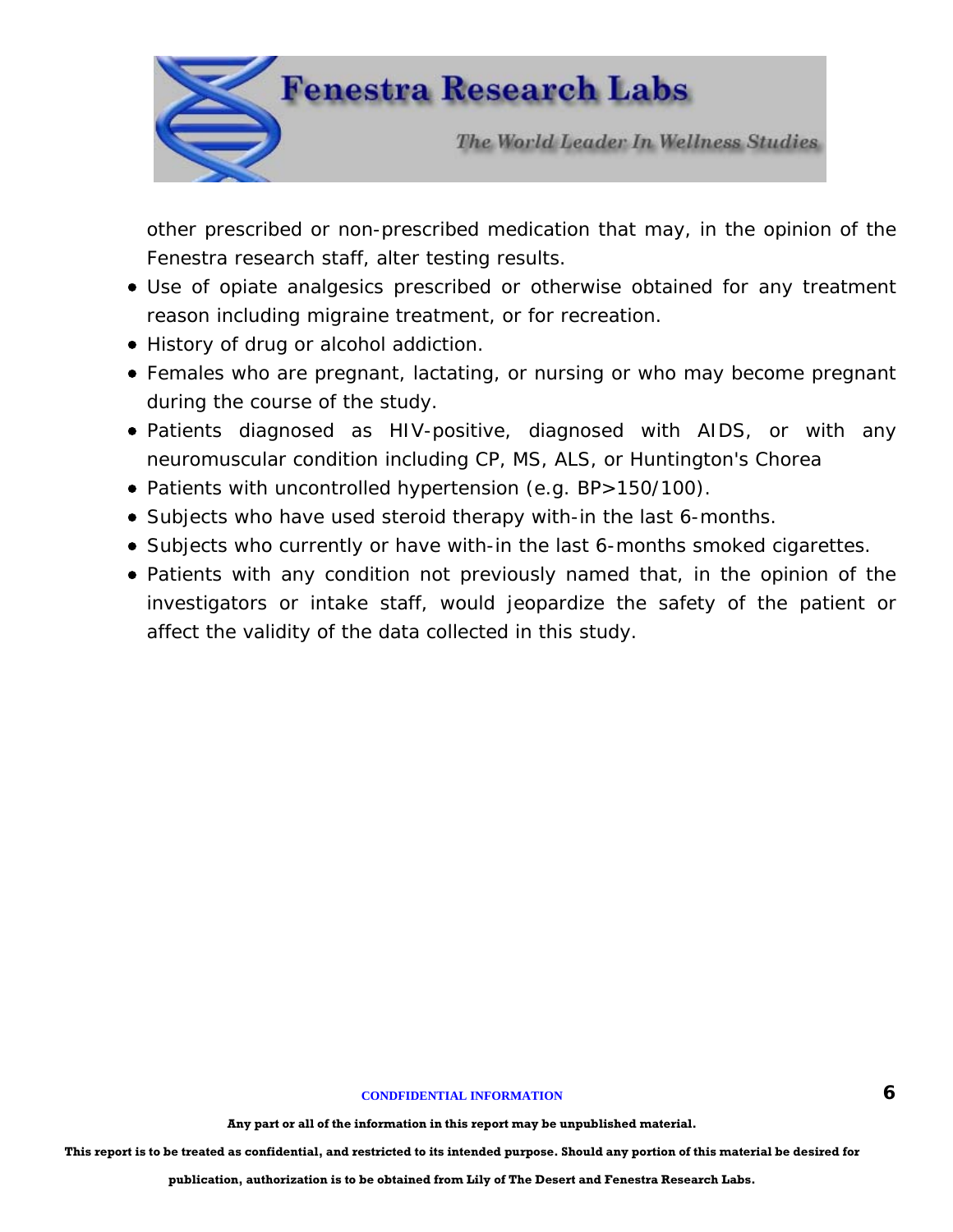

## **4.0 Aloe Preparations used for this study**

Group B - *Lily of the Desert Aloe Vera Fillet Juice enhanced with 60mg of Aloesorb<sup>™</sup> per 2 ounce serving* 

**5.2** Group C- *Lily of the Desert Aloe Vera Whole Leaf Juice enhanced with*  60mg of Aloesorb<sup>™</sup> per 2 ounce serving

## **CLINICAL DATA ANALYSIS**

## **5.0 General Information**

- Mean Age:  $48 \pm 6$  yrs
- Mean BMI:  $23 \pm 4$  kg/sqm
- Male: Female- 5:10

#### **CONDFIDENTIAL INFORMATION**

**Any part or all of the information in this report may be unpublished material.**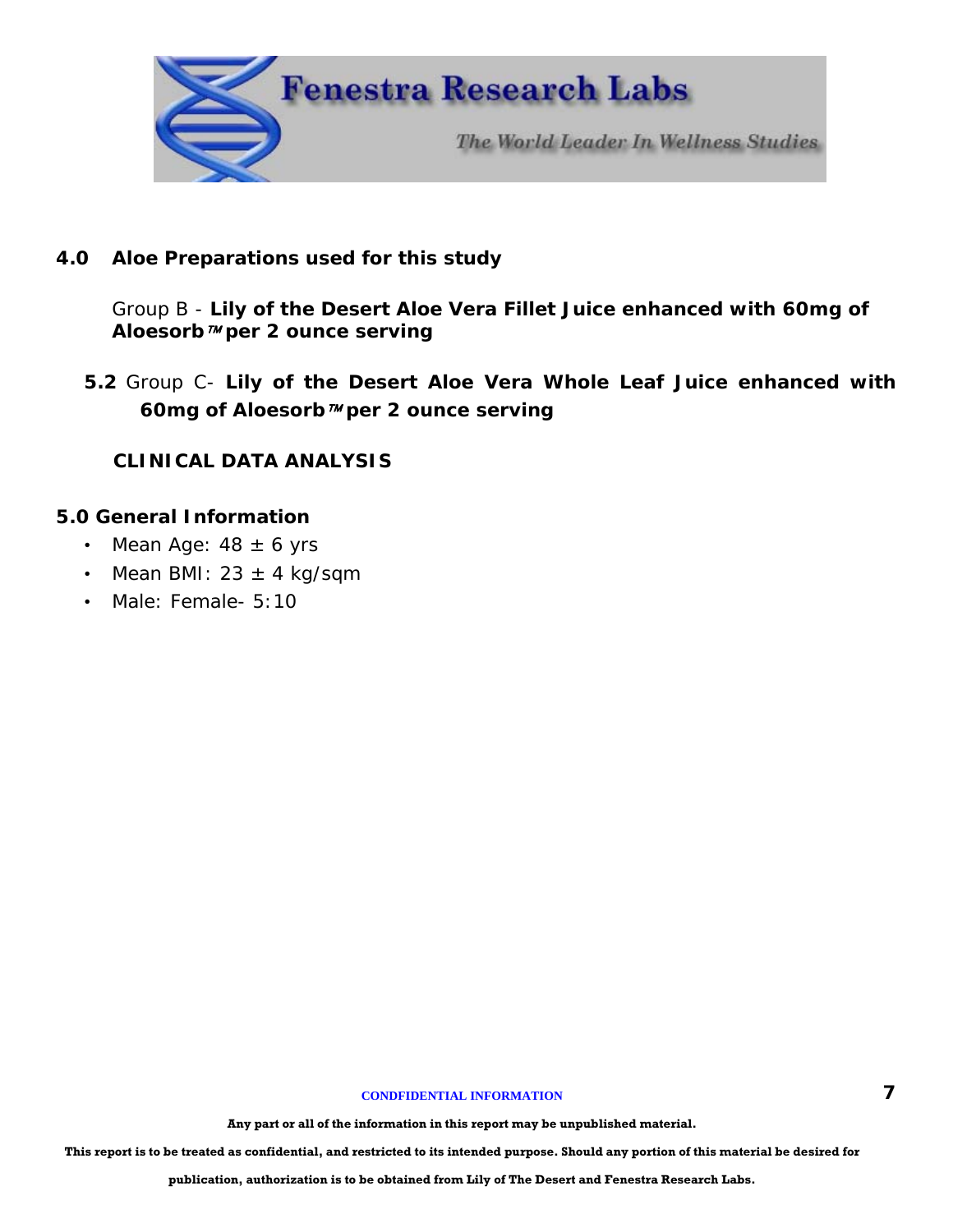**Fenestra Research Labs** 

The World Leader In Wellness Studies

# **6.0 Results**

#### **MILLIGRAMS OF VITAMIN C FOUND IN BLOOD SAMPLE**

| <b>Subject</b><br>#                    | Gel   | <b>Picbo</b> | Leaf           | Gel    | <b>Picbo</b> | Leaf   | Gel            | <b>Picbo</b>   | Leaf           | Gel  | <b>Plcbo</b> | Leaf  | Gel  | <b>Picbo</b> | Leaf  |
|----------------------------------------|-------|--------------|----------------|--------|--------------|--------|----------------|----------------|----------------|------|--------------|-------|------|--------------|-------|
| Hours                                  | Begin | Begin        | Begin          | 1      | $\mathbf{1}$ | 1      | $\overline{2}$ | $\overline{2}$ | $\overline{2}$ | 4    | 4            | 4     | 6    | 6            | 6     |
| 1                                      | 0     | 0            | 0              | 175    | 15           | 160    | 299            | 125            | 406            | 376  | 90           | 408   | 90   | 15           | 288   |
| 2                                      | 0     | 0            | 0              | 176    | 6            | 164    | 299            | 90             | 387            | 299  | 94           | 388   | 143  | 27           | 300   |
| 3                                      | 2     | 0            | 0              | 155    | 10           | 156    | 399            | 88             | 411            | 438  | 91           | 406   | 120  | 90           | 402   |
| 4                                      | 2     | 0            | $\overline{2}$ | 197    | 15           | 190    | 410            | 20             | 410            | 400  | 35           | 400   | 99   | 24           | 385   |
| 5                                      | 0     | 0            | 0              | 178    | 8            | 177    | 410            | 102            | 408            | 407  | 86           | 410   | 40   | 64           | 396   |
| 6                                      | 0     | 0            | 0              | 177    | 6            | 156    | 289            | 66             | 408            | 399  | 70           | 389   | 100  | 44           | 371   |
| $\overline{7}$                         | 0     | 0            | 0              | 175    | 12           | 172    | 385            | 96             | 383            | 400  | 94           | 394   | 25   | 94           | 299   |
| 8                                      | 3     | 2            | $\overline{2}$ | 166    | 4            | 174    | 299            | 14             | 395            | 399  | 88           | 341   | 150  | 33           | 318   |
| 9                                      | 0     | 0            | 0              | 168    | 12           | 155    | 401            | 105            | 427            | 406  | 107          | 406   | 270  | 2            | 383   |
| 10                                     | 0     | 0            | 0              | 175    | 10           | 170    | 386            | 127            | 488            | 387  | 99           | 488   | 44   | 93           | 400   |
| 11                                     | 0     | 0            | 0              | 174    | 4            | 166    | 332            | 9              | 335            | 399  | 27           | 339   | 194  | 4            | 305   |
| 12                                     | 1     | 1            | 1              | 168    | 2            | 164    | 375            | 27             | 364            | 400  | 33           | 399   | 66   | 18           | 274   |
| 13                                     | 0     | 0            | 0              | 175    | 10           | 169    | 404            | 44             | 402            | 431  | 51           | 400   | 37   | 47           | 280   |
| 14                                     | 0     | 0            | 0              | 172    | 3            | 169    | 396            | 81             | 388            | 401  | 80           | 391   | 157  | 22           | 283   |
| 15                                     | 0     | 0            | 0              | 159    | 7            | 170    | 407            | 110            | 402            | 408  | 92           | 405   | 83   | 71           | 280   |
| Mean                                   | 0.53  | 0.2          | 0.333333       | 172.67 | 8.27         | 167.47 | 366.1          | 73.6           | 401            | 397  | 75.8         | 397.6 | 108  | 43.2         | 330.9 |
| <b>SD</b>                              | 499   | 499.8        | 499.6667       | 327.33 | 492          | 332.53 | 133.9          | 426            | 99.1           | 103  | 424          | 102.4 | 392  | 457          | 169.1 |
| <b>Placebo vs Gel&amp;Leaf Percent</b> |       |              |                | 1989%  |              | 1926%  | 397%           |                | 445%           | 423% |              | 425%  | 150% |              | 666%  |
| <b>Placebo vs Gel&amp;Leaf Times</b>   |       |              |                | 20.887 |              | 20.258 | 4.974          |                | 5.45           | 5.23 |              | 5.245 | 2.5  |              | 7.66  |

**\*p<0.01** 

**CONDFIDENTIAL INFORMATION** 

**Any part or all of the information in this report may be unpublished material.** 

**This report is to be treated as confidential, and restricted to its intended purpose. Should any portion of this material be desired for** 

**publication, authorization is to be obtained from Lily of The Desert and Fenestra Research Labs.**